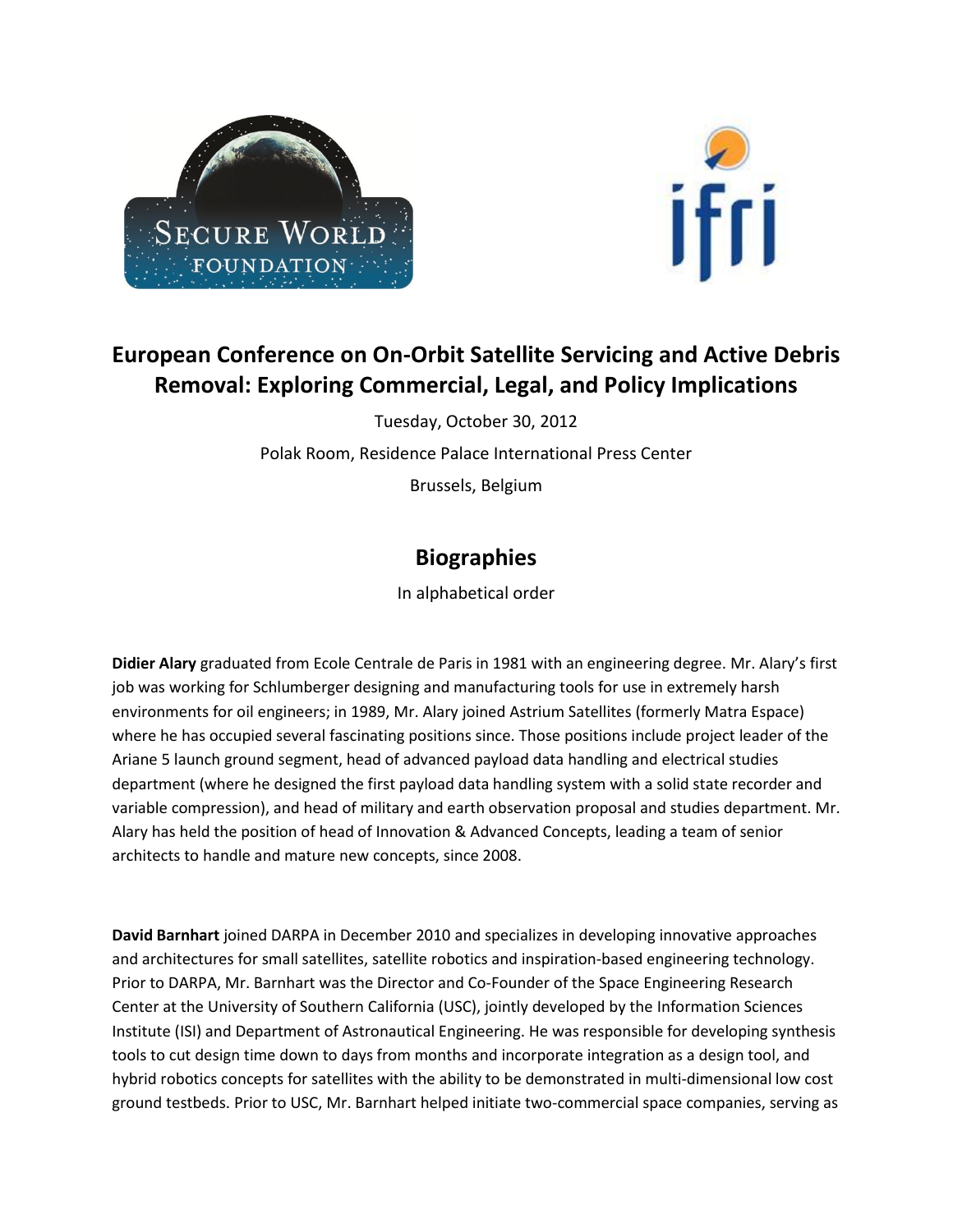vice president and chief financial officer for MSS in Los Angeles, California; he was also the youngest of a three-person international executive management board for a German startup in Bremen, Vanguard Space, where he also served as chief engineer. Mr. Barnhart holds a Bachelor of Science degree in Aerospace Engineering from Boston University and a Masters of Engineering from Virginia Polytechnic Institute.

**Antoine Bavandi** is a space risks underwriter at Argo International Lloyds Syndicate. He began his career in 2004, working as a project engineer with Lockheed Martin in the USA then with the Ariane 5 division of CNES, the French space agency. Following that, Mr. Bavandi worked at ESTEC from 2006 to 2010, the European Space Agency Technical Center, where he served as a Simulation and Performance engineer. During that time, he led various R&T studies and space projects in cooperation with European industries, providing risk modelling expertise to the re-entry operations of the ATV (Automated Transfer Vehicle) cargo spacecraft. Mr. Bavandi moved to the space insurance community as a space underwriter at Allianz Global Corporate & Specialty in 2010; he joined Argo in 2012. Mr. Bavandi has an engineering degree (Msc) from Ecole Centrale de Lyon in France and a Master of Science in Aeronautics from Imperial College of London.

**Richard H. Buenneke** is senior advisor for national security space policy in the Bureau of Arms Control, Verification and Compliance at the United States Department of State in Washington, D.C. In his current position, Mr. Buenneke advises senior State Department officials on the planning and implementation of diplomatic and public diplomacy activities relating to U.S. national security space policy. He currently serves as the co-chair of an international expert group on space debris, space operations and tools for collaborative space situational awareness, which was established in 2011 as part of a United Nations Committee on the Peaceful Uses of Outer Space working group on the long-term sustainability of outer space activities. Before joining the State Department in March 2007, Mr. Buenneke was a senior policy analyst at The Aerospace Corporation, where he served as lead analyst for the U.S. Department of Defense's efforts relating to mission assurance and resiliency of commercial space capabilities. Mr. Buenneke has also led research tasks in support of U.S. government assessments of policies and architectures for national security and commercial space systems as an analyst with Booz Allen Hamilton and the RAND Corporation. He holds a Bachelor's degrees in economics and systems engineering from the Wharton and Engineering schools of the University of Pennsylvania. Mr. Buenneke also holds Masters' degrees in policy analysis from George Washington University's Elliott School of International Affairs and the Pardee RAND Graduate School.

**Benoit Chamot** is an engineer with the Swiss Space Center, where he specializes in active debris removal. He earned his Bachelor's degree in microsystems engineering from Ecole polytechnique federale de Lausanne (EPFL) in 2010 and he received a Master's degree from the same institution in 2012. Mr. Chamot received his Master's in robotics and autonomous systems, with a minor in space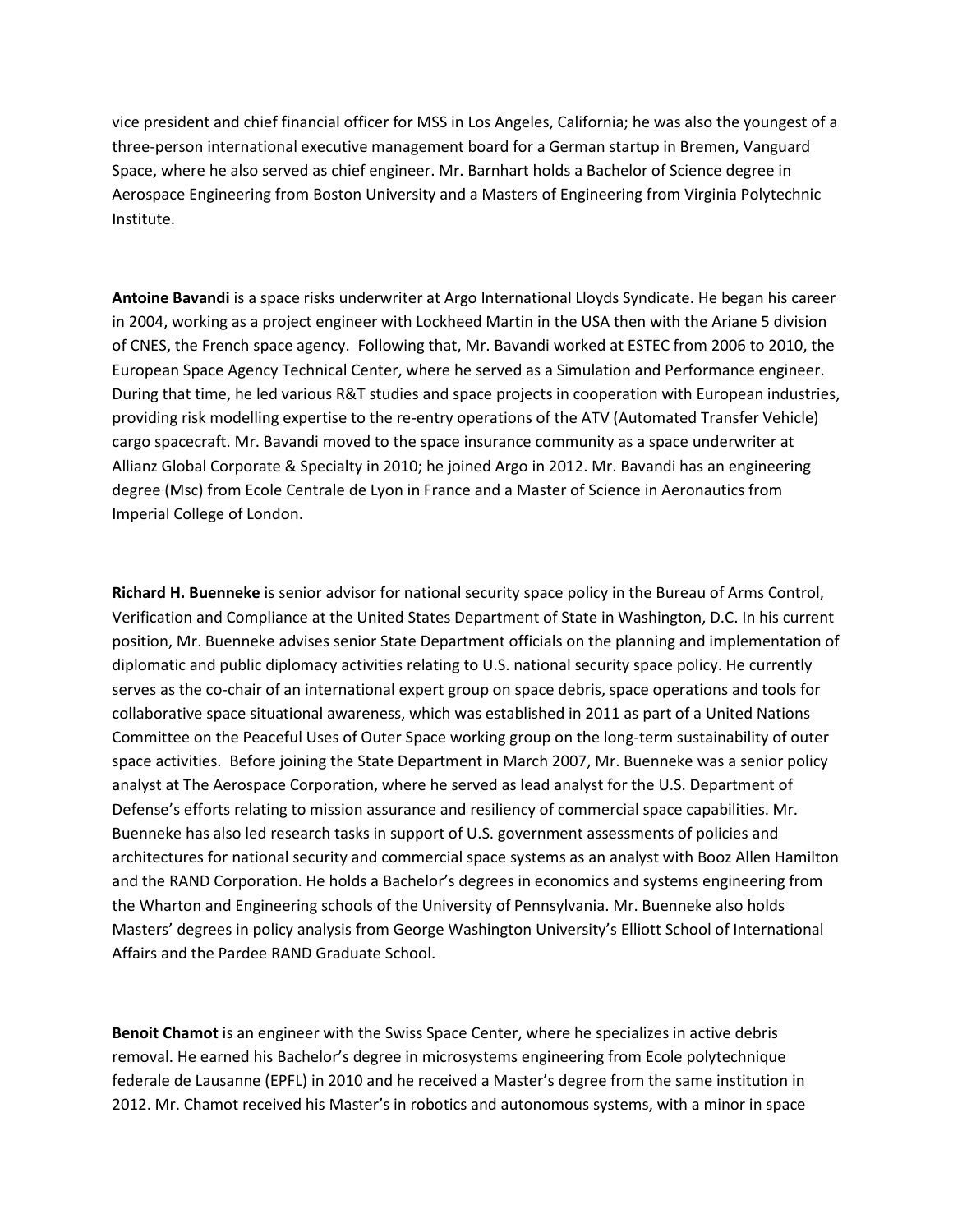technologies. In 2012, MIT published Mr. Chamot's Master's thesis entitled, "Mission and System Architecture Design for Active Debris Removal of Rocket Bodies in LEO."

**Tiffany Chow** is a Project Manager for Secure World Foundation, where she oversees and supports projects dealing with international security and legislative issue areas. She has been active in the international relations and international security fields for the past four years and brings to SWF a diverse range of experience. Prior to joining Secure World Foundation, Ms. Chow worked for the Center for American Politics and Public Policy at UCLA where she assisted the Director and Administrative Director with research projects and program logistics. Before that, she interned with the Monterey Institute for International Studies' Center for Nonproliferation Studies (CNS) in Washington, DC where she provided research support on a wide array of topics including export control issues in the United Arab Emirates, United Nations Security Council Resolution 1540, and the potential for microreactors to be used for the proliferation of chemical weapons. Ms. Chow held this internship while participating in the prestigious UCLA Quarter in Washington program, where she also completed a large-scale independent research paper entitled "Reevaluating the Nonproliferation Regime: An Application of John Ruggie's Regime Theory." Ms. Chow received her Master of Arts degree in International Relations from Johns Hopkins University's School of Advanced International Studies (SAIS) in Washington, DC. At SAIS, she specialized in General International Relations and International Economics and was involved in SAIS Leads, the school's leadership development program. She received her Bachelor of Arts degree from the University of California, Los Angeles (UCLA), where she double-majored in European Studies and Political Science, with an emphasis in International Relations.

**Richard Crowther** is Chief Engineer at the UK Space Agency. He was Head of the Space Technology Division at the Rutherford Appleton Laboratory until 2008 with primary research interests in man-made orbital debris, planetary protection, and near Earth objects (asteroids and comets that pass close to the Earth). He is currently Head of the UK delegations to the Inter-Agency Debris Committee and the United Nations Committee on Peaceful Uses of Outer Space (UN COPUOS), in the past acting as Chair of the UN Working Group on Near Earth Objects within COPUOS. Professor Crowther also leads the UK delegation to the European Space Agency's International Relations Committee, and Space Situational Awareness Programme Board. He is one of the fifteen members of the Group of Governmental Experts appointed by the United Nations in 2012 to examine transparency and confidence building measures in outer space. He is a Chartered Engineer, a Fellow of the Royal Aeronautical Society, and was recently elected to the International Institute of Space Law and the International Academy of Astronautics.

**Laura Gatti** graduated with a degree in physics and communication sciences at the University of Torino. Currently, Ms. Gatti works with Thales Alenia Space, acting as ESA Key Account Manager in the Institutional Customers and Business Development Directorate, for the Italian office. Her career began at Thales Alenia space in the research and technology department, after which she moved to the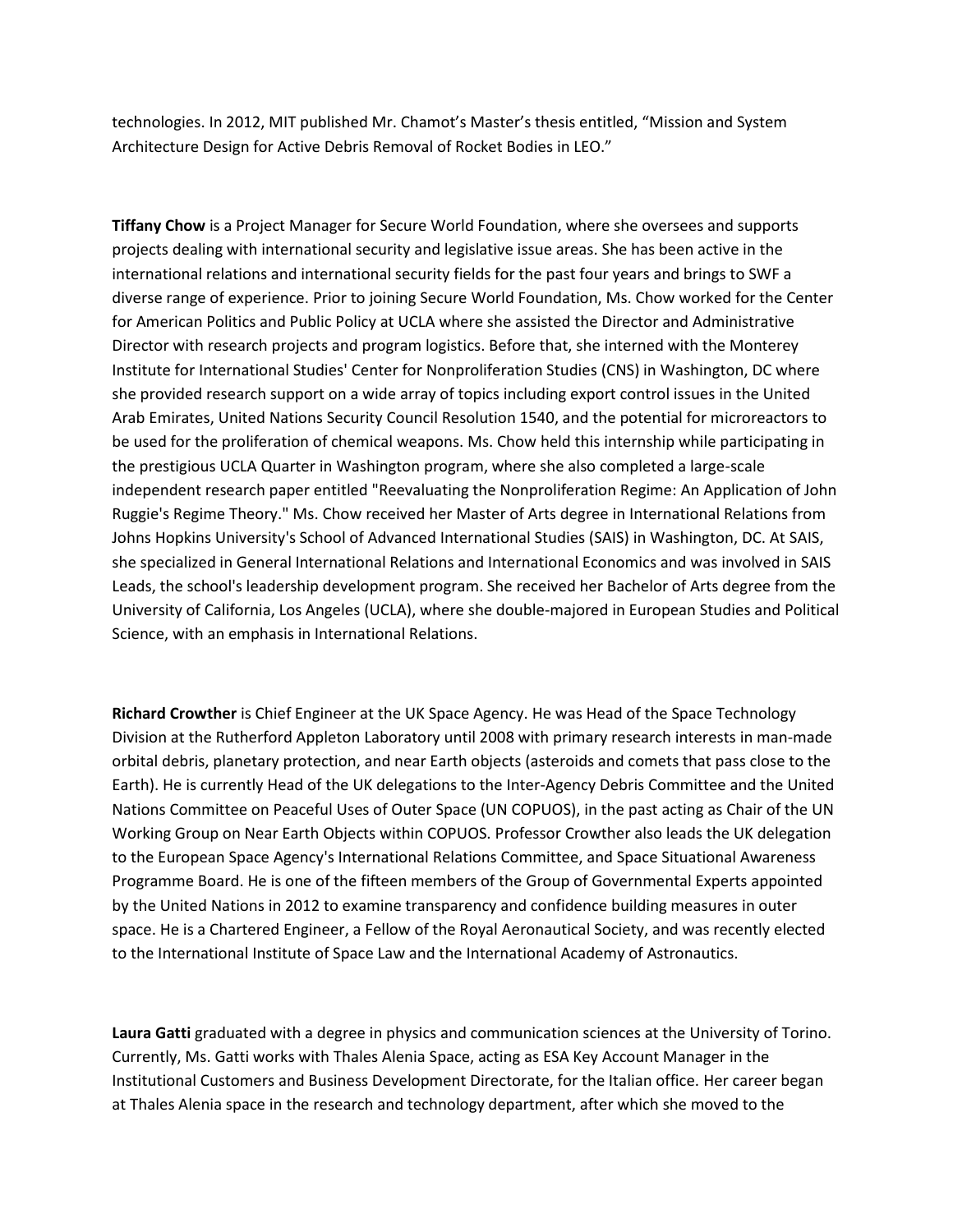advanced studies department where she dealt mainly with experiments in microgravity conditions, 3-D optical diagnostics and facilities for the ISS.

**Joerg Kreisel** specializes in technology commercialization - with a strong focus on space - and has been involved in numerous, primarily international, activities in both space and early-stage equity finance since 1987. After pursuing a first career in space business (research & technology management), he became a venture capitalist in the early 1990s. Today, his firm JKIC is a recognized label in the global space community, advising space-related government authorities, industry, SMEs and selected investors worldwide using its proprietary global network of leading expertise, and acting as intermediary. JKIC supports space ventures, facilitates business partnerships, equity finance, global links and strategy development. Mr. Kreisel serves as board member of several high-tech startups and is venture partner of the MEUR 100+ Open Sky Technologies Fund OSTF (initiated by ESA). He has been involved with new business creation in the space arena around the globe and is featured in "the faces of space." He also acts as lecturer at international post-graduate master degree programs (SpaceTech and ISU). Mr. Kreisel holds a diploma degree in aerospace engineering from RWTH Aachen University (Germany) and is an ISU alumnus.

**Agnieszka Lukaszczyk** is the Brussels Office Director for Secure World Foundation and has seven years of professional experience in the international space policy arena at an executive level. Currently, Ms. Lukaszczyk is spearheading and actively facilitating international dialogue regarding space policy and space security matters in Brussels, Belgium. Her work involves working with European institutions, NGOs, academia, space agencies and more. In addition, Ms. Lukaszczyk works closely with the United Nations (UN) space activities covering the UN Committee on the Peaceful Uses of Outer Space (COPUOS) and the UN General Assembly. From 2006 until 2009, Ms. Lukaszczyk served as the Executive Officer for the Space Generation Advisory Council (SGAC) in support of the UN Programme on Space Applications. In 2009 she was elected the SGAC Chairperson for two years; currently, she is serving on the advisory board of SGAC. In addition, from September 2006 to June 2008, Ms. Lukaszczyk was a researcher at the European Space Policy Institute. Ms. Lukaszczyk is also the Vice President of Europe for World Space Week and sits on the board of the Women in Aerospace Europe. Ms. Lukaszczyk holds a Bachelor's of Science in Political Science from the University of Tennessee, and a Masters from the American University School of International Service in International Politics. She also studied at the Universite Catholique de Louvain in Brussels, Belgium; the Jagiellonian University in Krakow, Poland; and the World Trade Institute in Berne, Switzerland.

**Tanja Masson-Zwaan** is Assistant Professor and Deputy Director of the International Institute of Air and Space Law at Leiden University. She has specialized in the field of air and space law since she was 25 years old. Dr. Masson-Zwaan currently teaches air and space law in the advanced Master's program (LLM) in air and space law of Leiden University, and carries out various research activities. She is the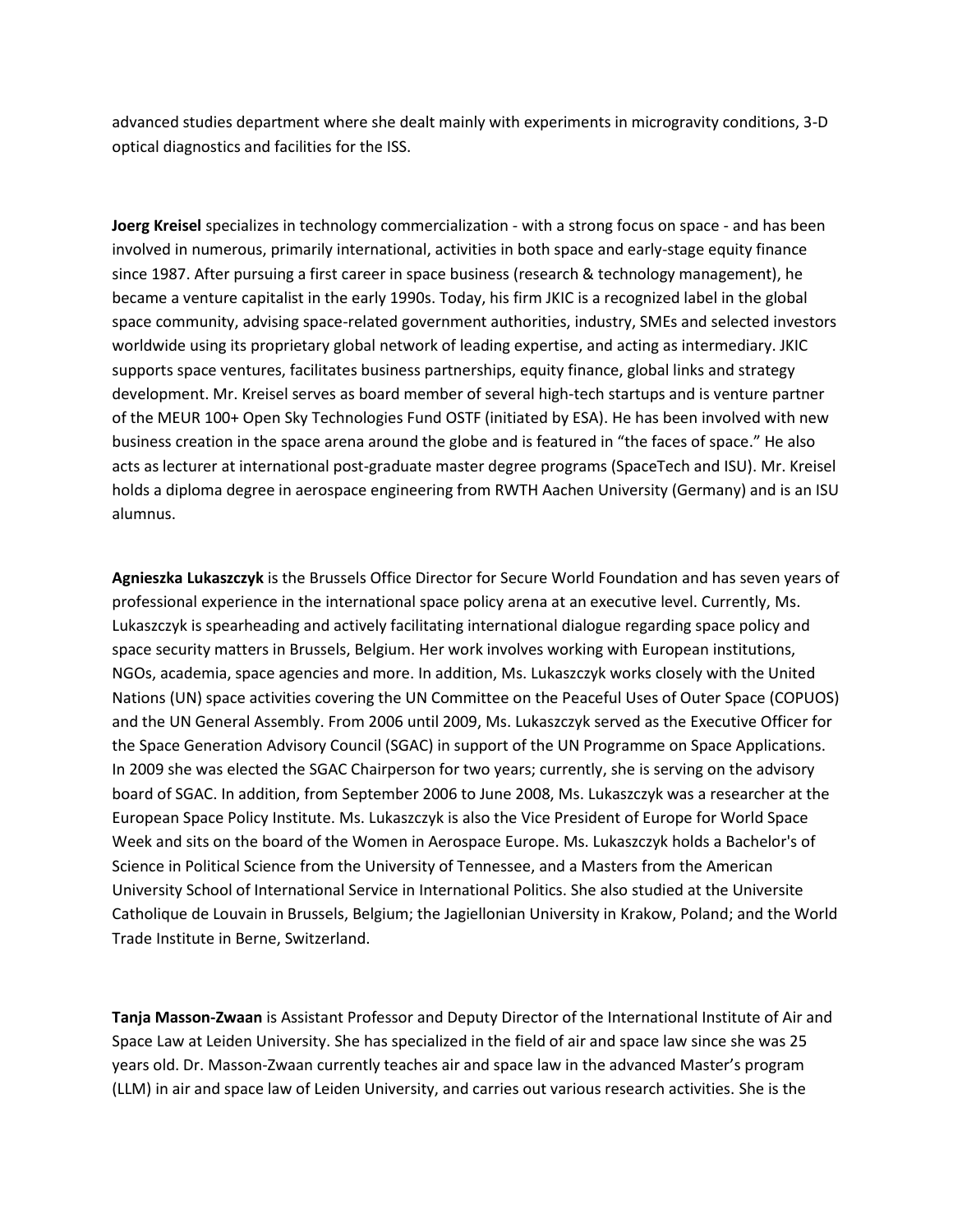President of the International Institute of Space Law (IISL) and has published papers on a variety of topics over the years. She lectures all over the world and advises the Dutch government (and other national and international bodies) on matters relating to space law. In August 2012, the Dutch government appointed Dr. Masson-Zwaan as an Arbitrator with the Permanent Court of Arbitration in The Hague in the framework of the Optional Rules for Arbitration of Disputes Relating to Outer Space Activities. After obtaining her Master's degree in international law, she was Co-Director of the International Institute of Air and Space Law (IIASL) at Leiden University from 1985-1990. After almost 15 years abroad, Dr. Masson-Zwaan returned to IIASL in 2008. During her expatriation, she set up and taught courses in air and space law at the National University of Singapore, worked as a consultant in France for industrial and institutional clients, and served many years as Executive Secretary of the IISL. She founded Adastra Consulting after having moved back to The Netherlands in 2004 and worked as an independent consultant on various projects in the fields of air and space law.

**Martha Mejía-Kaiser** was born in Mexico City and has lived in Germany for the past 23 years. She studied at the National Autonomous University & McGill University and is an International Space University graduate; she also holds a Doctoral degree in Political and Social Sciences. Dr. Mejia-Kaiser has also worked in the Mexican Foreign Affairs Ministry and the Geophysics Institute at the National Univ. of Mexico. Currently, Dr. Mejia-Kaiser is a Co-Chair of the Manfred Lachs Space Law Moot Court Committee of the International Institute of Space Law (IISL) and is a featured lecturer at the International Institute of Air and Space Law at the Leiden University. She has published several articles and contributions to books on satellite remote sensing, space debris and the Geostationary Orbit.

**Yaw Otu Mankata Nyampong** holds both a Doctor of Civil Law (DCL) degree and a Master of Laws (LL.M) degree in Air and Space Law from the Institute of Air and Space Law, McGill University, Montreal, Canada. He also holds Qualifying Certificate in Professional Law from the Ghana School of Law (2000), and a Bachelor of Laws (LL.B) degree from the Faculty of Law, University of Ghana, Legon (1998). Dr. Nyampong practiced law with the Ghanaian law and environmental consulting firm G. A. Sarpong and Co. for three years, first as a pupil and later as an associate attorney; while there, he worked as external counsel for the Ghana Civil Aviation Authority. Between April 2007 and July 2012, Dr. Nyampong served as editor of the Annals of Air and Space Law, a peer-reviewed scholarly journal published annually by the Institute and Center for Research of Air and Space Law. Dr. Nyampong has worked as an international legal consultant for the Food and Agriculture Organization of the United Nations (FAO), the International Civil Aviation Organization, and the World Bank Group. Currently, Dr. Nyampong has been engaged as a Boulton Fellow (visiting scholar) at McGill's faculty of law where he teaches and conducts research in the field of food law. Immediately prior to assuming this position, Dr. Nyampong worked as a post-doctoral research fellow at the Institute and Centre for Research of Air and Space Law where his research focused on the environmental aspects of outer space exploration and use. As part of his postdoctoral responsibilities, Dr. Nyampong taught a graduate-level course on government regulation of space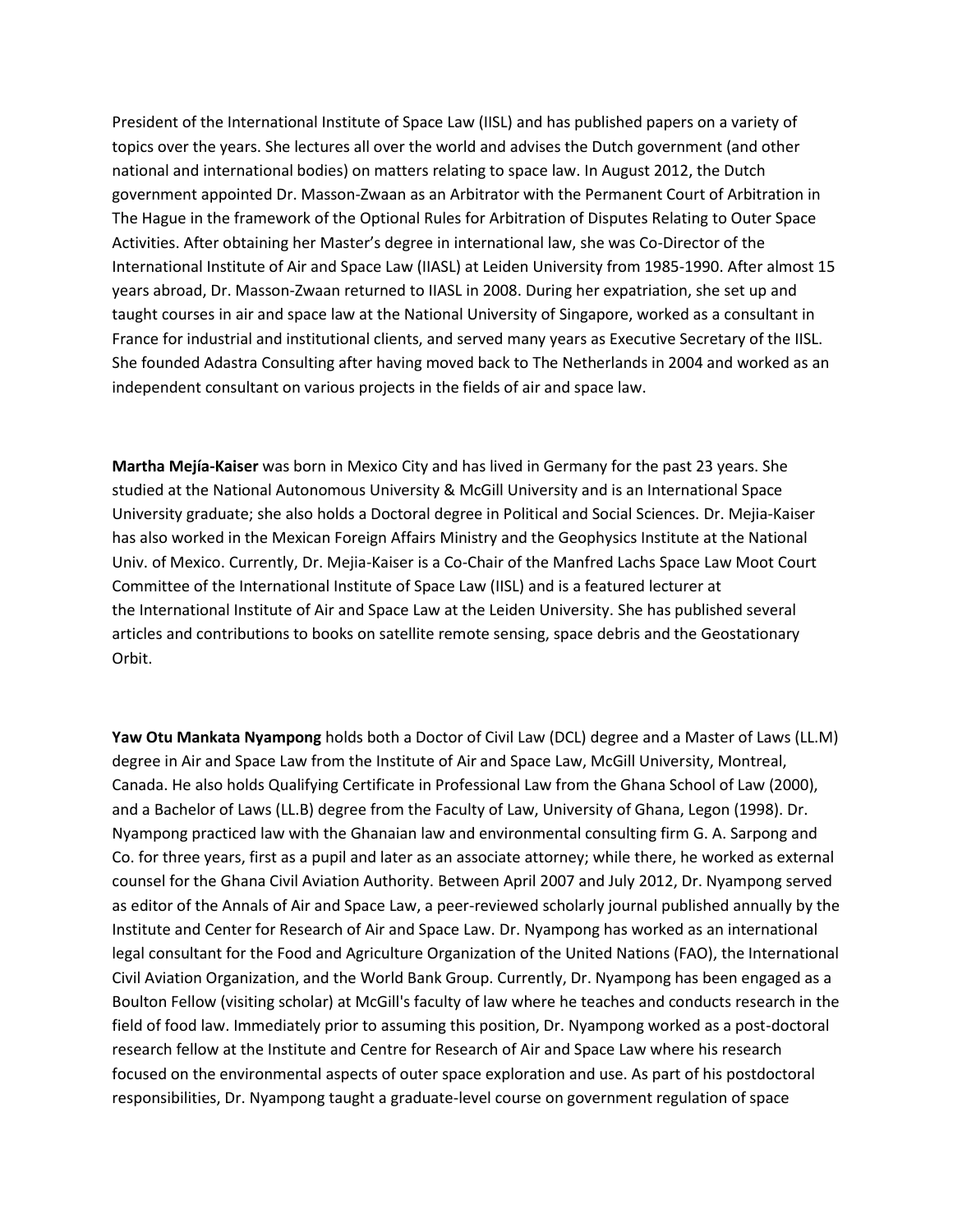activities and also acted as rapporteur to the Third International Interdisciplinary Space Debris Congress jointly organized by the Institute of Air and Space Law. In that capacity, Dr. Nyampong prepared the report of the Congress which was presented (and was well received) at the 49<sup>th</sup> Session of the Scientific and Technical Subcommittee of the United Nations Committee on Peaceful Uses of Outer Space (COPUOS), held in February 2012.

**Michael K. Simpson** is the Executive Director of Secure World Foundation, after joining SWF as the Senior Program Officer in September 2011 following seven and a half years as President of the International Space University (ISU). Dr. Simpson holds a post as Professor of Space Policy and International Law at ISU. He is a corresponding member of the International Academy of Astronautics. After 23 years of service, Dr. Simpson retired from the Naval Reserve in 1993 with the rank of Commander. Dr. Simpson received his Bachelor's Degree magna cum laude from Fordham University in 1970 where he was elected to Phi Beta Kappa. He has also been elected to academic honor societies in the fields of political science and business management. He completed his Ph.D. at Tufts University, The Fletcher School of Law and Diplomacy, holds a Master of Business Administration from Syracuse University, and has two Master of Arts degrees from The Fletcher School. He has also completed two prestigious one year courses in Europe: the French advanced defense institute (Institut des Hautes Études de Défense Nationale) and the General Course of the London School of Economics. He is the author of numerous scholarly papers, presentations, articles and book contributions and his practical experience includes service as a Political Military Action Officer, observer representative to the UN Committee on the Peaceful Uses of Outer Space, and member of the Association of Space Explorers International Panel on Asteroid Threat Mitigation. He currently serves on the Commercial Spaceflight Safety Committee of the IAF.

**Lesley Jane Smith** trained and qualified as a legal practitioner (Solicitor) in Scotland, working in private practice and government, with subsequent experience in France and at EC level, before relocating to Germany. She is a partner in the law firm Weber-Steinhaus & Smith, Cotton Exchange Bremen and a member of the Hanseatic Bar of Bremen, Germany. Ms. Smith was appointed as Professor of international and European Economic Law at the Leuphana University Lüneburg in 1996 and is a guest professor within various university programs across Europe, including the International Space University (ISU). Ms. Smith has since been appointed a visiting professor of space law at the University of Strathclyde, Glasgow, a university with a long-standing aerospace tradition and involved in space science and engineering. Ms. Smith has first-hand legal experience as an expert member within the law reform projects working out of certain post-Soviet transformation countries during the nineties and was Rector to the Riga Graduate School of Law, University of Latvia for two years, a specialist school of European law established by Sweden to facilitate the country's transition after regaining its independence.